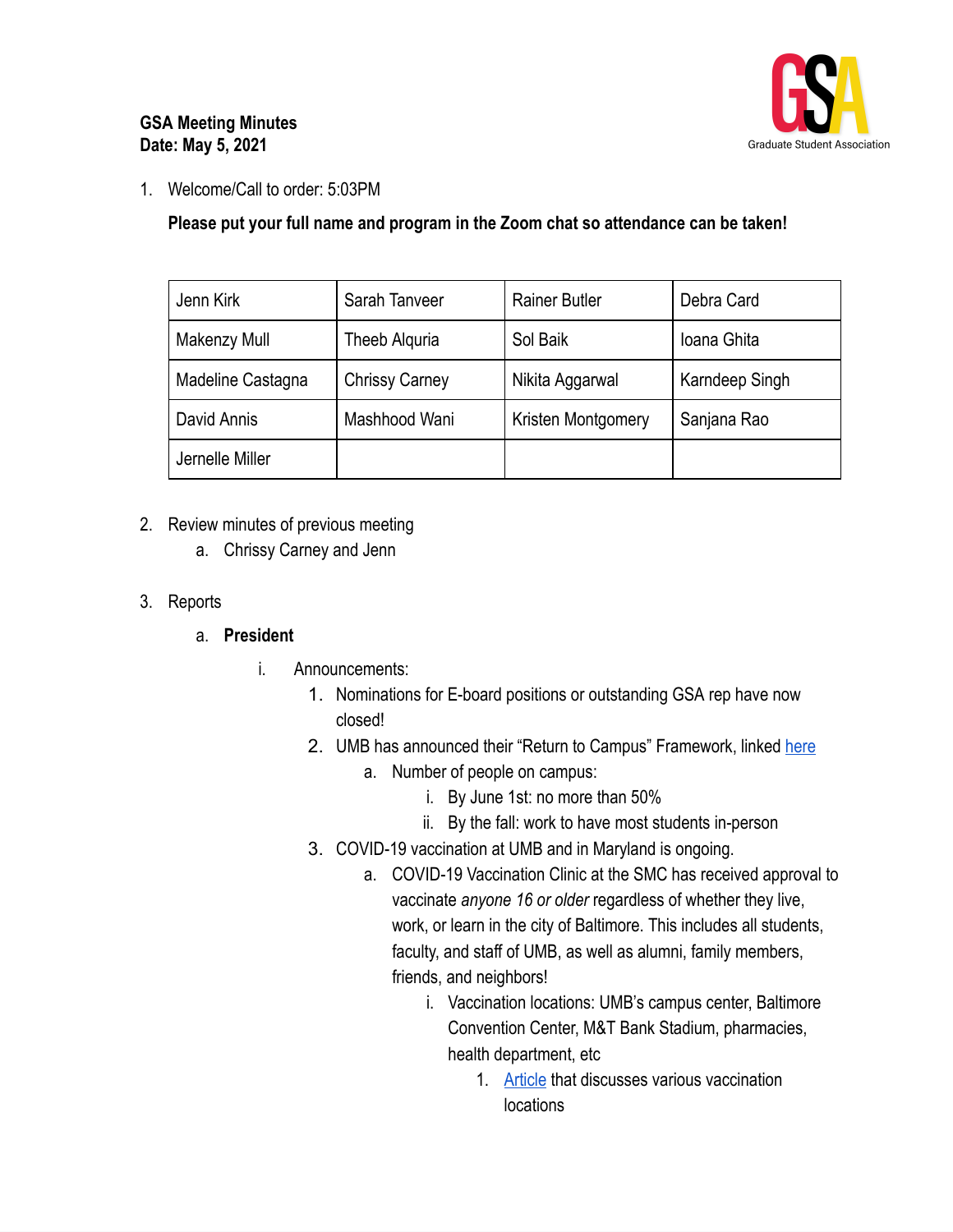- ii. Use this [form](https://www.umaryland.edu/get-the-vaccine/) to indicate to sign up to be vaccinated at UMB
- b. Want to volunteer at a mass vaccination site with other Maryland students? Register at this [link](https://www.givepulse.com/group/482016-State-of-Maryland-COVID-19-Vaccination-Site-Student-Volunteer-Program).
- c. UMB's campus center is still looking for Spanish speaking people to volunteer at the vaccination site as UMB will be vaccinating the Latinx population.
	- i. Reach out to me if you or someone you know is able to help!
- 4. Please fill out the GSA Rep Climate Survey linked [here](https://forms.gle/2Hjfe9EGZodZCiYV7)! The E-board wants to hear from you all on how the last year went and what you would like to see in the future! It is anonymous.
- 5. GSA's work against discrimination of marginalized communities:
	- a. Created a living document of resources in support of this work (articles, books, podcasts, movies, etc) linked [here](https://docs.google.com/document/d/1-zTkQo8CA4S4hoORb2b5ewK1FwRDDTCvXT--FGB30Gc/edit?usp=sharing)
		- i. Working to organize this!
	- b. If you would like to have a resource added to this list, fill out this [for](https://umbforms.wufoo.com/forms/m1mtxhaj1h49xuo/)m
	- c. Created a living document of GSA's ongoing work linked [here](https://docs.google.com/document/d/1RxFY83fQhHzFLnJsIy8iBzJn3KupTJiDP7rYNOY5Ug4/edit?usp=sharing)

### b. **Vice President**

- i. Announcements
	- 1. Social Activities Committee: Will be holding two end-of-semester events
		- a. Trivia May 21: Email me if you have an idea for a theme! Current idea: Disney Media Conglomerate (Disney, Star Wars, Marvel)
		- b. TedTalk discussion May 26: Imposter syndrome
		- c. Exploring bringing a Hollaback! bystander intervention training
	- 2. USGA Announcements:
		- a. Equity Committee will be reviewing applications for the new Equity/DEI Officer position to the e-board. Voting will be held next week!
		- b. New e-board elected
		- c. If you are a current senator, expect an email me re: continuing in this role soon. We will likely need new reps for next year!
		- d. Meeting is next week, so if you have any concerns you'd like me to bring, let me know!
- c. **Treasurer**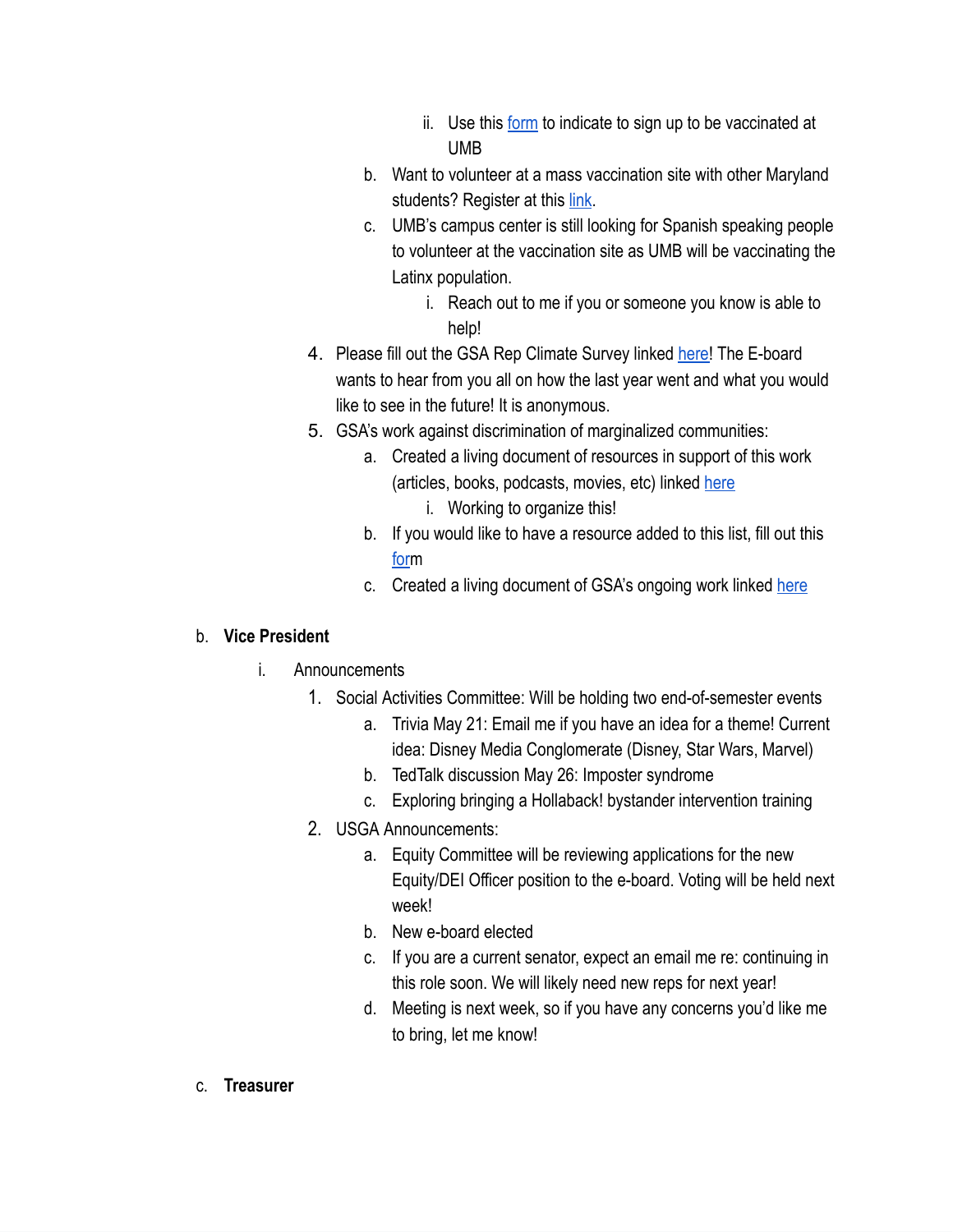- 1. Current Balance in GSA checking account: \$5989.99
	- **a.** Celeste will deposit if we go below \$5000

### d. **Secretary**

- i. Announcements:
	- 1. If you are graduating or can no longer be a rep next semester, please recruit a new rep for your program. I have a sample email if you would like a place to start!

## **e. Grad Council rep**

- i. Announcements:
	- 1. Outstanding Mentor Award Applications are open! https://graduate.umaryland.edu/gsa/Awards/Outstanding-Mentor/
	- 2. Thank you for all applicants of the Professional Development Award. We are scoring applications and will get back to you in the next couple of weeks. If you are on my committee and didn't receive the applications to score, please message me in case it went to your spam!
	- 3. If you ordered a shirt or mask and have not picked it up or somehow didn't get the email (some have been going to SPAM) please contact me so we can get you your shirt and/or mask! If you are interested in purchasing a shirt or mask please email me or type in the chat to ask more questions!
- ii. U of M grad council:
	- 1. Next meeting is tomorrow, May 6.

# f. **PR**

- i. Announcements:
	- 1. May issue just released (Monday 05/03) check it out!
		- a. Examples of events this month found in the DEI-related events column: "Tackling Social Isolation for Marginalized Communities: Learning from the World" and "Leading a Diverse and Inclusive Lab"
- ii. Communications Committee
	- 1.
- iii. Volunteer Committee:
	- 1. Upcoming service event! We're holding a donation drop-off event on **Saturday, May 15. Donations will benefit NEMAC (looking for \*gently** used\* clothing, shoes, jewelry and reusable household items) and Baltimore Safe Haven (check this [website](https://www.baltimoresafehaven.org/item-donations)for items they need)
	- 2. Still working on getting the books to Martha's Place for their book club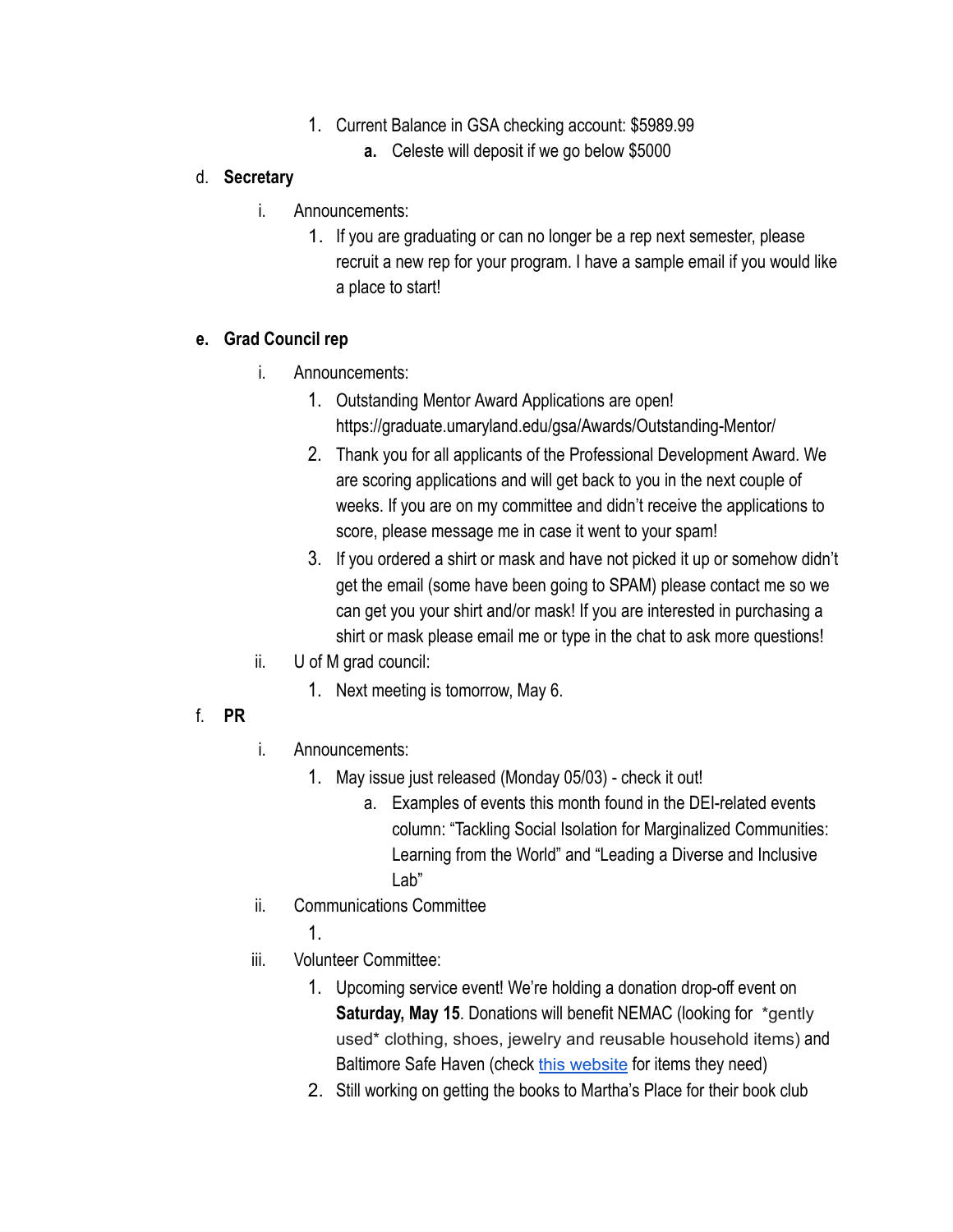- g. Meyerhoff: No updates.
- h. NOVA: No updates.
- **i. Graduate School DEI committee (Nikita Aggarwal):**

**j. Program Rep Updates/Questions/Concerns:** 

i.

**i.**

- 4. Old Business:
	- a. Meet & Confer updates
		- i. Meeting occurred on 04/15/21
		- ii. Discussed:
			- 1. Mental Health
				- a. National Public Health Week held many events
				- b. Red Folder training for faculty occurred last month
			- 2. GRA Stipends Presentation
				- a. Thank you to all of the students that provided their personal budgets for this presentation!
				- b. Presented student-specific perspective on stipends: historical/current program stipends vs. cost of living in Baltimore City, real life monthly budgets, personal experience, etc.
				- c. Well received by the committee they invited us to present this to Deans and VPs across all seven schools
				- i. Meeting will hopefully be in the next month
		- iii. Planned next agenda items:
			- 1. University System of Maryland vaccine mandate for all students
			- 2. Clarification of COVID-19 compliance on campus
			- 3. Planning to also present on "what it means to be a graduate student" to the Deans and VPs this fall
			- 4. Anything else that we should bring to their attention?
	- b. SafeRides and SafeWalk perimeter
		- i. Meeting in early April screenshared the local address data results but was not able to actually share the data with the safety committee
			- 1. They plan to give the committee access to this program within the month
		- ii. In the meantime, the committee could visually identify a section of Pigtown that had many students living there but was not included in the perimeter
			- 1. We hope to update this again by our next GSA meeting!
- 5. New Business: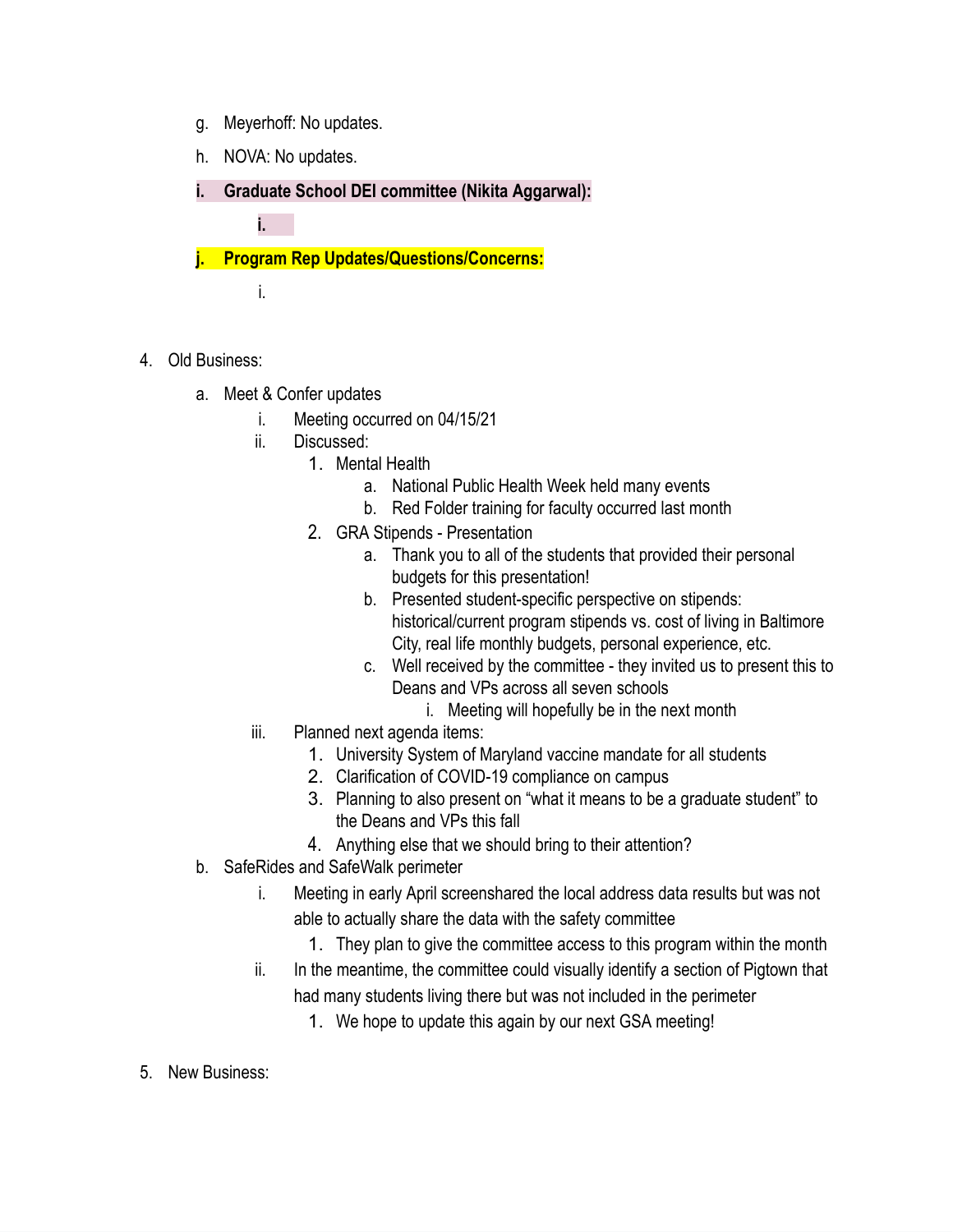- a. Parking & Transportation
	- i. Email to campus community on 5/3/2021
	- ii. UM Shuttle resumes on August 2nd
	- iii. Starting on August 1st, students need to return to parking in Lexington Garage
	- iv. Anticipate that the Lyft programs will cease when shuttle begins (same pot of money for the shuttle)
	- v. SafeRides and SafeWalk will continue!
- b. UMB Police & Safety
	- i. Maryland passed many police reform bills last month and UMB PD is working to be in compliance with all of the new legislation
		- 1. Link to an article about the legislation
	- ii. Internship opportunities for SSW students in collaboration with UMB Police
		- 1. Fall 2021 program start
		- 2. Most likely will work with people in the community experiencing homelessness OR those with misdemeanor charges
	- iii. Discussed the variety of stress-induced safety training that UMB Police are planning and organizing
	- iv. Look out for a Safety Survey from UMB Public Safety this month!
- c. GRA Stipend
	- i. Current updates:
		- 1. GPILS is moving forward with their stipend increases starting on July 1, 2021
		- 2. School of Pharmacy sent out an email to their students about a phased stipend increase over two years
			- a. Start date: September 1st, 2021
			- b. Increase \$2500 first year, additional \$2500 increase the second year
		- 3. Gerontology program unofficially proposed to increase to \$25K by September 1st, 2022
			- a. This would be less than the NIH minimum at that time
		- 4. Efforts for increases in other programs are ongoing
			- a. Erin Golembewski has continued to meet with program directors and coordinators to determine how programs can increase their stipend
	- ii. We are STILL pushing for a transparent, annual stipend assessment for all programs
		- 1. Roger Ward is working on this. Will update on this soon!
	- iii. We do want your feedback!
		- 1. We have been posed a question about *fees being included in stipends vs.*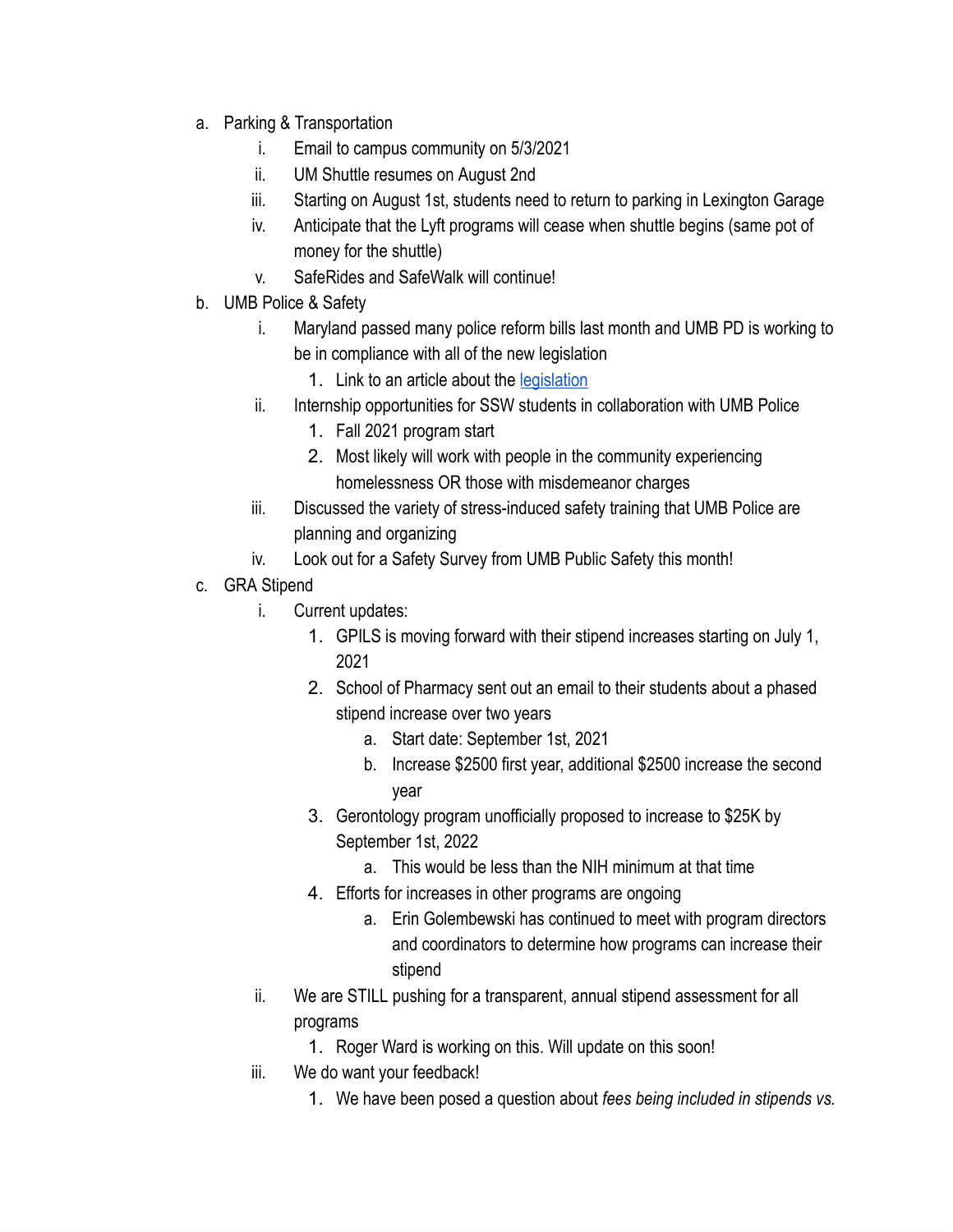an increase without fees included. Let us know your thoughts [here](https://docs.google.com/forms/d/e/1FAIpQLSeiGkHogA2gQzUJ8cKVfAzW4JZohYoevWlaVeKvjov5OTySrw/viewform?gxids=7628)

- iv. We will be meeting with the deans and VPs in the next month about stipends. Thoughts on what we should include outside of what has been discussed? 1. Dental School programs w/out stipends
- v. ICYMI: UMB HR conducted salary reviews which include the assessment of graduate student assistantships. HR shared their recommendations with all programs in the Graduate School the week of February 15th, and Erin Golembewski was scheduled to meet with program directors the week of February 22nd
	- 1. GPILS conducted their own assessment and notified GPILS students of their \$2K stipend increase prior to the results of the HR review. However, even after the HR recommendations have been sent out, there have been very minimal updates announced for non-GPILS students
	- 2. Current GRA stipends are not sufficient for living in Baltimore City in 2021 and are not equitable across programs
- d. GSA Executive Board Elections
	- i. Reps Nominated for each E-board Position:
		- 1. President Sydney Ashton- confirmed
		- 2. Vice President Rainer Butler- confirmed
		- 3. Treasurer Gillian Mbambo- confirmed
		- 4. Secretary Hadley Bryan- confirmed
		- 5. Public Relations Jenn Kirk- confirmed
		- 6. Grad Council Rep Nikki Aggarwal- confirmed
	- ii. Voting Procedure:
		- 1. Starting with the president position, each nominated person is able to say a few words (completely optional)
		- 2. GSA Reps will then vote for that position via polling in Zoom
		- 3. Will continue this process from President Grad Council Rep
- e. Outstanding GSA Rep Voting
	- i. Reps Nominated for Outstanding GSA Rep Award:
		- 1. Jenn Kirk- confirmed
		- 2. Sol Baik
		- 3. Sarah Tanveer- confirmed
		- 4. Karndeep Singh
	- ii. GSA Reps will then vote for two outstanding reps via polling in Zoom
- 6. Upcoming Events:
	- a. Thank you from the 2020 -2021 E-board!
	- b. Other Business/Announcements